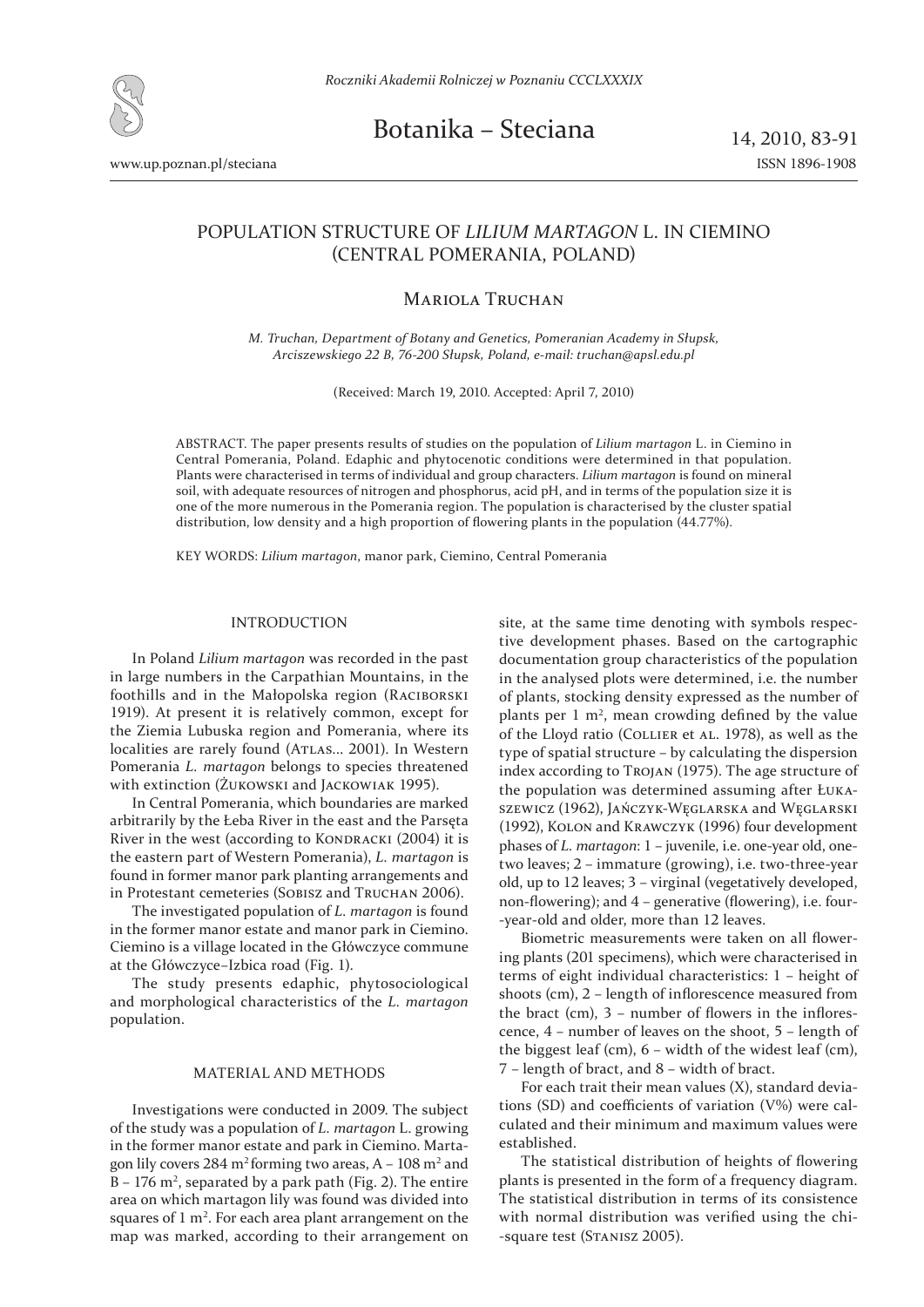

FIG. 1. Locality of a former manor park in Ciemino



FIG. 2. Plan of a former manor park in Ciemino

In order to determine the chemical composition of soil two samples were collected for analysis, with one for each area from the rhizodermis layer, in the immediate vicinity of the root system of the examined plants. The following soil properties were determined: pH – by potentiometry in  $\rm H_2O$  and 1 n HCl, total nitrogen – according to Kjeldahl, organic carbon – according to Tiurin (BEDNAREK et AL. 2005) and total phosphorus – using the molybdate method (NOWOSIELSKI 1974). Moreover, the content of organic matter in the analysed subsoil was determined.

Nomenclature of vascular plants is consistent with the list given by MIREK et AL. (2002), while that of mosses – with the list by OCHYRA et AL. (2003). Nomenclature of trees and shrubs was adopted after SENETA and DOLATOWSKI (2003). Based on relevés tables prepared according to the Braun-Blanquet method (PAWŁOWSKI 1972) the type of community with *L*. martagon was defined (MATUSZKIEWICZ 2001).

## *Characteristics of localities, edaphic and phytocenotic conditions and morphological features of the Lilium martagon population*

The park in Ciemino, of 3.8 ha, is found in the western part of the village. From the north-west it borders with farm buildings of the former manor farm, from the north-east – with a complex of meadows, crossed by the Główczycki stream, while from the east it borders with arable fields. The population of martagon lily is located in the eastern part of the park. The population is found on two plots of 108 m<sup>2</sup> and 176 m<sup>2</sup> separated by a park path leading to a hornbeam avenue (Fig. 2).

Analyses showed that soil on which the lily population is growing has a strongly acid reaction ( $pH = 3.28$ ) and  $pH = 3.33$ ). The slight content of organic matter indicates a mineral soil. It has relatively good resources of nitrogen, as it is evidenced by the carbon to nitrogen ratio, amounting in plot A to 14.06 and in plot B to 14.03, respectively (Table 1).

The internal structure of phytocenoses with *L. martagon* is presented in Table 2. In natural localities martagon lily is found in meso- and eutrophic broad-leaved forests of order *Fagetalia sylvaticae* Pawł. in Pawł., Sokoł. et Wall. 1928 (MATUSZKIEWICZ 2001). It also enters shrub communities with different syntaxonomic affiliations. It grows in semi-shaded positions, on sandy loams and new loams, rich in minerals and humus (ZARZYCKI 1984) of varied grain size composition – from loose sands, heavy loamy sands to heavy loam (PΙΕΚΟ ΄- ΜΙRΚΟ WA and MIREK 2003). The locality of *L. martagon* at Ciemino is undoubtedly anthropogenic in character, but the nature and characteristics of the habitat to a certain degree are consistent with the conditions of its natural distribution range.

Jointly 80 taxa were recorded in the community. At individual phytocenoses there were from 22 to 34 species (mean 29). In the stand of analysed phytocenoses the following species predominate: *Acer platanoides* L., *Fraxinus excelsior* L. and *Robinia pseudoacacia* L. The shrub layer was well-developed. The following species are found in this layer: *Corylus avellana*  L.*, Rubus idaeus* L.*, R. caesius* L.*, Euonymus europaea* L., *Symphoricarpos albus* (L.) S.F. Blake and *Philadelphus coronarius* L. Moreover, the undergrowth of *Acer platanoides* L., *A. pseudoplatanus* L., *Carpinus betulus* L., *Populus tremula* L. and *Quercus robur* L. was found in layer b in most phytocenoses. We need to stress here the presence of *Sambucus nigra* L. (consistency class IV) – a characteristic taxon of the *Sambuco-Salicion* R. Tx. et Neum. 1950 alliance. Black alder is a phytoindicator of anthropogenic habitats of high soil eutrophication degree (HAEUPLER and MUER 2007). In the vegetation cover taxa of two syngenetic groups predominate, i.e.

TABLE 1. Chemical parameters of soil

| No of trail | pH   |            |       | ◡     |      |        |                |        |       |
|-------------|------|------------|-------|-------|------|--------|----------------|--------|-------|
|             | H.O  | <b>KCl</b> | Humus | (0/0) | (%)  | (9/0)  | $\mathsf{C/N}$ | C/P    | N/P   |
| A           | 4.22 | 3.33       | 7.76  | 4.50  | 0.32 | 0.0218 | 14.06          | 206.42 | 14.68 |
| B           | 4.18 | 3.28       | 7.58  | 4.35  | 0.31 | 0.0203 | 14.03          | 214.28 | 15.27 |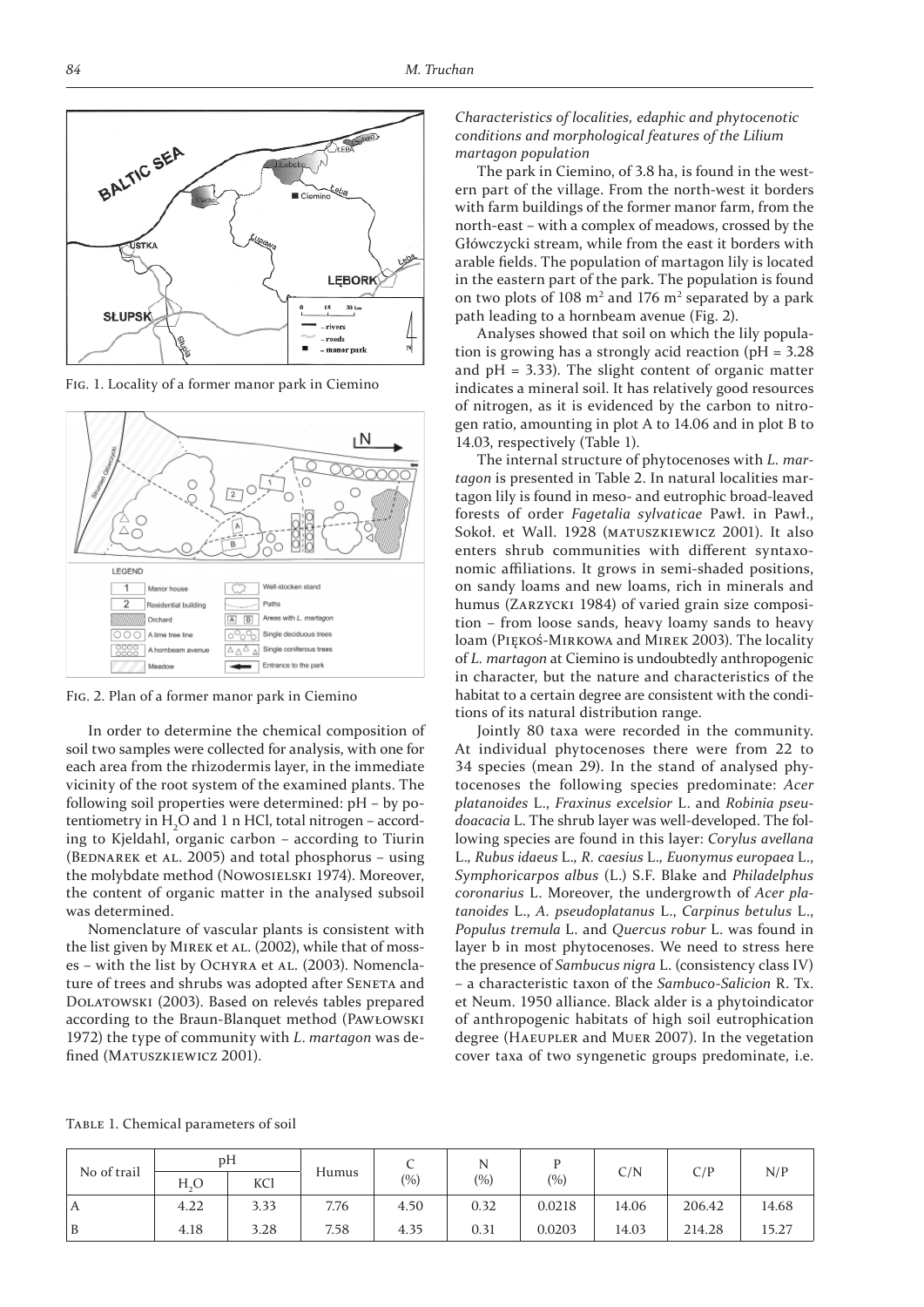| Successive number                                                                                                 |              | 1                    | $\overline{2}$                   | 3                                | 4                        | 5                                  | 6                 | 7                    | 8                           | 9                                | 10                   | 11                   | 12                   | S            | D       |
|-------------------------------------------------------------------------------------------------------------------|--------------|----------------------|----------------------------------|----------------------------------|--------------------------|------------------------------------|-------------------|----------------------|-----------------------------|----------------------------------|----------------------|----------------------|----------------------|--------------|---------|
| Number of phytosociological<br>relevé                                                                             |              | 628                  | 638                              | 626                              | 629                      | 643                                | 662               | 646                  | 649                         | 645                              | 657                  | 664                  | 660                  |              |         |
| Date (day, month, year)                                                                                           |              |                      |                                  |                                  |                          | 26.04. 12.05. 26.04. 26.04. 12.05. | 2.08.             |                      | 12.07. 21.07. 12.07. 21.07. |                                  |                      | 2.08.                | 2.08.                |              |         |
|                                                                                                                   |              | 2009                 | 2009                             | 2009                             | 2009                     | 2009                               | 2009              | 2009                 | 2009                        | 2009                             | 2009                 | 2009                 | 2009                 |              |         |
| Mechanical composition of a H<br>horizon of soil (0-20 cm)                                                        |              | pgm                  | żg                               | pgm                              | pgm                      | pgm                                | pgm               | żg                   | pgm                         | pgm                              | pgm                  | żg                   | pgm                  |              |         |
| Crown density (%)                                                                                                 | a            | 15                   | zn                               | 5                                | 10                       | zn                                 | zn                | 10                   | zn                          | 15                               | 5                    | 10                   | 25                   |              |         |
|                                                                                                                   | b            | 25                   | 30                               | 15                               | 20                       | 20                                 | 15                | 30                   | 30                          | 25                               | 25                   | 30                   | 20                   |              |         |
| Cover of plant layers (%)                                                                                         | $\mathsf{C}$ | 35                   | 50                               | 60                               | 50                       | 55                                 | 45                | 55                   | 50                          | 75                               | 50                   | 30                   | 35                   |              |         |
|                                                                                                                   | d            |                      | 5                                | zn                               | $\overline{\phantom{m}}$ | 10                                 | $\qquad \qquad -$ | zn                   | $\overline{\phantom{0}}$    | 5                                | 5                    | zn                   | zn                   |              |         |
| Area of relevé (m <sup>2</sup> )                                                                                  |              | 30                   | 25                               | 25                               | 20                       | 30                                 | 40                | 25                   | 30                          | 40                               | 25                   | 25                   | 25                   |              |         |
| Number of species in phytoso-<br>ciological relevé                                                                |              | 23                   | 33                               | 34                               | 34                       | 33                                 | 26                | 24                   | 23                          | 34                               | 30                   | 21                   | 32                   |              |         |
| I. ChCl. Querco-Fagetea, ChO. Fagetalia sylvaticae*, ChAll. Alno-Ulmion**, ChAll. Carpinion betuli***             |              |                      |                                  |                                  |                          |                                    |                   |                      |                             |                                  |                      |                      |                      |              |         |
| *Lilium martagon                                                                                                  |              | $^{+}$               | 1.1                              | 1.2                              | $\ddot{}$                | 1.2                                | 2.2               | 3.3                  | 3.3                         | 3.3                              | 2.2                  | 2.2                  | 2.2                  | V            | 1 6 6 2 |
| Anemone nemorosa                                                                                                  |              | 1.2                  | 1.2                              | 2.2                              | 1.2                      | 1.2                                |                   |                      | $\ddot{\phantom{0}}$        | $\ddot{\phantom{a}}$             |                      |                      | $\ddot{\phantom{a}}$ | Ш            | 312     |
| **Adoxa moschatellina                                                                                             |              | 1.2                  | $+.2$                            | $\ddot{\phantom{a}}$             | $\ddot{}$                | 1.2                                |                   |                      |                             |                                  |                      |                      |                      | Н            | 100     |
| *Ficaria verna                                                                                                    |              | $\ddot{\phantom{0}}$ | 1.1                              | $+.2$                            | $+.2$                    | $+$                                |                   |                      |                             |                                  |                      |                      | $\ddot{\phantom{a}}$ | П            | 67      |
| **Gagea lutea                                                                                                     |              | $\cdot$              | $\ddot{\phantom{0}}$             | 1.1                              | $\ddot{}$                | $+.2$                              |                   |                      | $\cdot$                     | $\cdot$                          | $\cdot$              | $\bullet$            | $\cdot$              | Н            | 58      |
| Acer platanoides                                                                                                  | a            | 1.1                  | $+.2$                            | $\ddot{\phantom{a}}$             | 1.1                      | $+$                                | $+.2$             | 1.1                  | $+$                         |                                  | 1.1                  | $+$                  | 1.2                  | V            | 250     |
|                                                                                                                   | b            | 1.1                  | $\ddot{\phantom{a}}$             | 1.2                              |                          | 1.1                                | $+$               | 2.2                  | 2.2                         | 1.2                              | 1.1                  | 1.2                  | $\ddot{\phantom{a}}$ | IV           | 541     |
| ***Carpinus betulus                                                                                               | b            | $+.2$                | 2.2                              |                                  | 1.2                      |                                    | $+$               | 1.2                  | 1.2                         | 1.2                              |                      | 1.2                  | $+.2$                | IV           | 379     |
| Aegopodium podagraria                                                                                             |              | $\ddot{}$            | $+.2$                            | $+$                              | 1.2                      | $+$                                | 2.2               | $\ddot{\phantom{0}}$ | $\ddot{\phantom{0}}$        | 1.1                              | $+$                  |                      | 1.1                  | IV           | 312     |
| Poa nemoralis                                                                                                     |              | 1.1                  |                                  | $+.2$                            |                          | 1.1                                |                   | $\ddot{\phantom{0}}$ | 1.2                         | 1.1                              | 1.2                  |                      | $\ddot{\phantom{a}}$ | Ш            | 217     |
| Corylus avellana                                                                                                  | b            | 1.1                  | $+$                              |                                  |                          |                                    | 1.1               | $\ddot{\phantom{0}}$ |                             | $+$                              |                      |                      | $\ddot{}$            | Ш            | 108     |
| *Polygonatum multiflorum                                                                                          |              | $\ddot{\phantom{0}}$ | $^{+}$                           |                                  | $^{+}$                   |                                    | 1.1               | L.                   | 1.1                         | $\ddot{\phantom{0}}$             |                      | $\ddot{\phantom{0}}$ | $+.2$                | Ш            | 108     |
| Acer pseudoplatanus                                                                                               | b            | $+.2$                |                                  | $+$                              |                          |                                    |                   | $+.2$                | $\ddot{\phantom{0}}$        | $\blacksquare$                   | $+.2$                | 1.1                  | $\ddot{\phantom{a}}$ | Ш            | 75      |
| *Atrichum undulatum                                                                                               | d            |                      |                                  | $+.2$                            |                          |                                    |                   | $+.2$                |                             | $\blacksquare$                   | 1.2                  | $\mathbf{r}$         | $+.2$                | Ш            | 67      |
| *Scrophularia nodosa                                                                                              |              |                      | $\qquad \qquad +$                |                                  | $+$                      |                                    |                   | $\ddot{}$            |                             | $+.2$                            |                      | $+$                  | $\ddot{\phantom{0}}$ | Ш            | 42      |
| Fraxinus excelsior                                                                                                | a            |                      |                                  | 1.1                              | $^{+}$                   |                                    |                   |                      |                             |                                  |                      | 1.2                  | 1.1                  | $\mathbf{I}$ | 133     |
|                                                                                                                   | $\mathsf C$  |                      |                                  |                                  | $^{+}$                   | $^{+}$                             |                   |                      |                             | $^{+}$                           |                      | $^{+}$               |                      | П            | 33      |
| ***Tilia cordata                                                                                                  | b            |                      |                                  |                                  | $+$                      |                                    | $+$               |                      |                             | $+$                              |                      |                      |                      | П            | 25      |
| II. ChCl., ChO. Epilobietea angustifolii, Atropetalia, ChAll. Sambuco-Salicion*                                   |              |                      |                                  |                                  |                          |                                    |                   |                      |                             |                                  |                      |                      |                      |              |         |
| *Sambucus nigra                                                                                                   | b            | 1.2                  | 1.1                              | 2.2                              | 1.1                      |                                    | $+$               | 1.1                  | 1.1                         | $+.2$                            |                      | 1.1                  | 2.2                  | V            | 558     |
| *Populus tremula                                                                                                  | b            | $+$                  | $+$                              |                                  | 1.1                      |                                    | $+.2$             | $+$                  | $^{+}$                      | $\ddot{\phantom{a}}$             | $\bullet$            | $^{+}$               | $+$                  | IV           | 100     |
| Rubus idaeus                                                                                                      |              | 1.2                  |                                  | $\ddot{}$                        |                          | $+.2$                              |                   | $\ddot{}$            |                             | $\bullet$                        | $^{+}$               | $^{+}$               | $+$                  | Ш            | 92      |
| Calamagrostis epigeios                                                                                            |              |                      | $+$                              | $+$                              |                          |                                    |                   |                      | $+.2$                       | $+$                              | $+$                  |                      | $\ddot{\phantom{0}}$ | III          | 42      |
| III. ChCl. Rhamno-Prunetea, Prunetalia spinosae, ChAll. Pruno-Rubion fruticosi*                                   |              |                      |                                  |                                  |                          |                                    |                   |                      |                             |                                  |                      |                      |                      |              |         |
| Crataegus monogyna                                                                                                | b            | $^{+}$               |                                  | 1.1                              |                          | 1.1                                | $+$               |                      |                             | $+$                              | 1.1                  | 1.1                  | 1.1                  | IV           | 233     |
|                                                                                                                   | $\mathsf C$  | $^{+}$               |                                  | $+$                              | $+.2$                    |                                    |                   | $+.2$                | $\ddot{\phantom{0}}$        |                                  | $^{+}$               | $+.2$                | $\ddot{\phantom{1}}$ | Ш            | 50      |
| Rubus caesius                                                                                                     |              | $\ddot{\phantom{0}}$ | $\begin{array}{c} + \end{array}$ | $\ddot{\phantom{0}}$             | $+.2$                    | $+$                                | 1.1               |                      | $\ddot{\phantom{0}}$        | $^{+}$                           | $\ddot{\phantom{0}}$ | $\ddot{\phantom{a}}$ | $^{+}$               | Ш            | 83      |
| Euonymus europaeus                                                                                                | b            |                      | 1.2                              |                                  | 1.1                      | 1.1                                |                   |                      | 1.1                         |                                  | $\cdot$              |                      | $\ddot{\phantom{0}}$ | $\mathbf{I}$ | 167     |
| Rosa canina                                                                                                       | b            |                      |                                  | $\! + \!\!\!\!$                  |                          | $+.2$                              |                   |                      | $+.2$                       |                                  | $^{+}$               |                      |                      | $\mathbf{I}$ | 33      |
| IV. ChCl. Molinio-Arrhenatheretea, ChO. Arrhenatheretalia*, ChO. Trifolio fragiferae-Agrostietalia stoloniferae** |              |                      |                                  |                                  |                          |                                    |                   |                      |                             |                                  |                      |                      |                      |              |         |
| *Dactylis glomerata                                                                                               |              | 1.1                  | 1.2                              | $+$                              | $1.1\,$                  | $1.1\,$                            | 1.1               | 2.2                  | $\ddot{}$                   | 1.2                              | $^{+}$               | $+.2$                | 1.1                  | V            | 471     |
| *Taraxacum officinale                                                                                             |              | $\qquad \qquad +$    | $+.2$                            | $\begin{array}{c} + \end{array}$ | 1.1                      | $\qquad \qquad +$                  |                   |                      |                             | $\begin{array}{c} + \end{array}$ | $\qquad \qquad +$    |                      | 1.1                  | IV           | 133     |
| **Ranunculus repens                                                                                               |              | 1.1                  | $\begin{array}{c} + \end{array}$ |                                  |                          |                                    |                   | $+.2$                | $+$                         | $+$                              |                      | 1.1                  | $+$                  | III          | 125     |

TABLE ͼ. Social structure of phytocenoses with *Lilium martagon*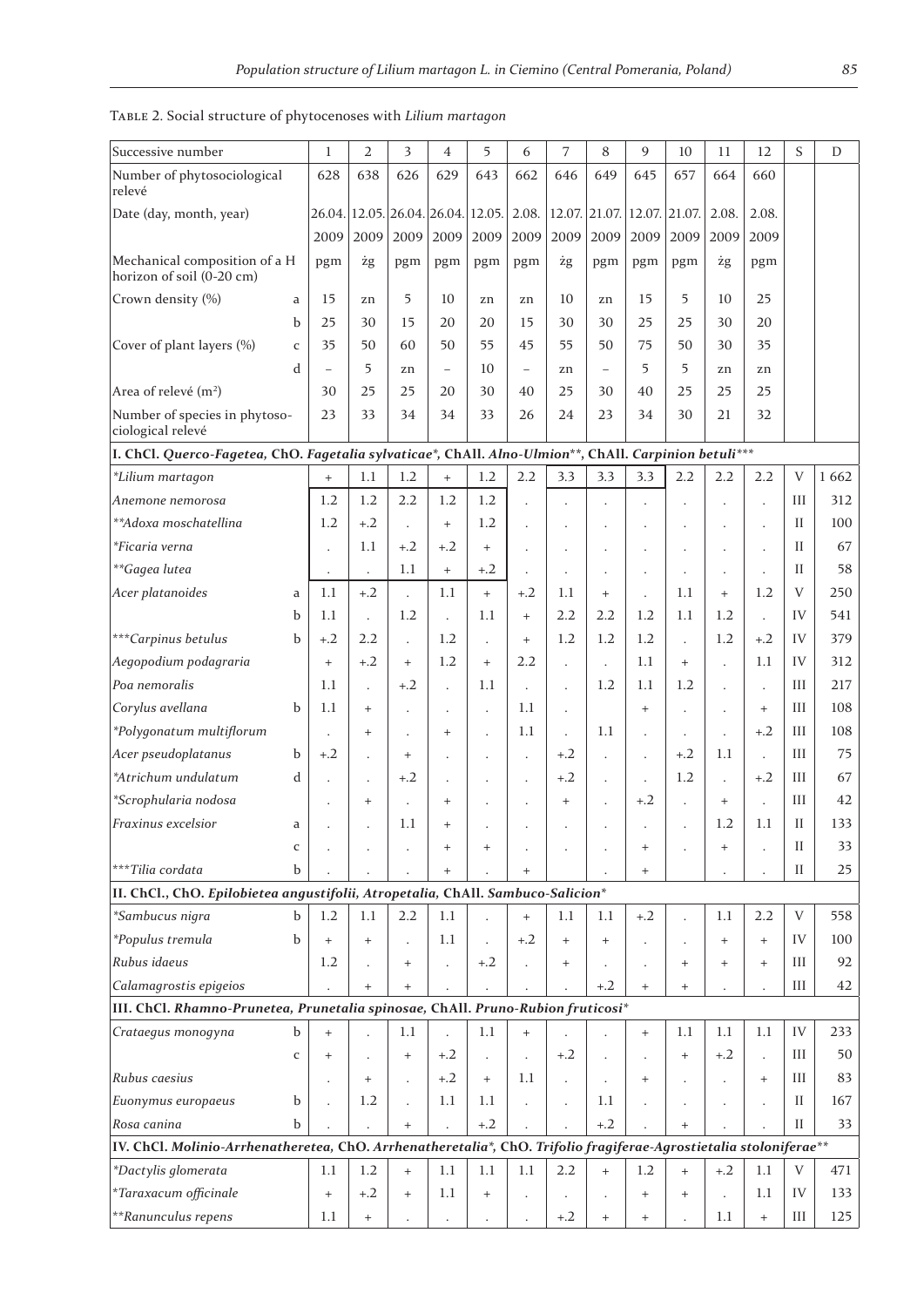## $TABLE 2 - cont.$

| Successive number              |              | $\mathbf{1}$         | $\overline{2}$           | 3                    | $\overline{4}$       | 5                    | 6                    | $\overline{7}$       | 8                    | 9                    | 10                   | 11                   | 12                   | S            | D   |
|--------------------------------|--------------|----------------------|--------------------------|----------------------|----------------------|----------------------|----------------------|----------------------|----------------------|----------------------|----------------------|----------------------|----------------------|--------------|-----|
| Cerastium holosteoides         |              | l.                   | 1.2                      | $+$                  | 1.1                  | l.                   | $+.2$                |                      | $\ddot{}$            | $\overline{a}$       | 1.1                  | $\ddot{\phantom{a}}$ | $\overline{a}$       | III          | 125 |
| *Achillea millefolium          |              |                      |                          | 1.2                  |                      | $+.2$                |                      | ÷.                   | l,                   | 1.2                  | $+.2$                |                      | $\overline{a}$       | $\mathbf{H}$ | 100 |
| Poa pratensis                  |              |                      | $\overline{\phantom{a}}$ | $+$                  | $\ddot{\phantom{0}}$ |                      |                      |                      |                      | $\overline{a}$       | $+$                  |                      | $+.2$                | H            | 25  |
| V. ChCl. Artemisietea vulgaris |              |                      |                          |                      |                      |                      |                      |                      |                      |                      |                      |                      |                      |              |     |
| Glechoma hederacea             |              | $+.2$                | 1.2                      | $+.2$                | L.                   | 1.1                  | $+.2$                | $+.2$                | 1.1                  | $\overline{a}$       | $+.2$                | $+.2$                | $+$                  | $\mathbf{V}$ | 183 |
| Anthriscus sylvestris          |              |                      | $+.2$                    | $+$                  | 1.1                  | l                    | l.                   | $\ddot{}$            | 1.2                  | 1.2                  | $\ddot{}$            | $+$                  | $\ddot{\phantom{0}}$ | IV           | 167 |
| Geum urbanum                   |              |                      | $+$                      | ÷                    | $+$                  | J.                   | $+.2$                | J.                   | $\ddot{\phantom{a}}$ | 1.1                  | 1.1                  | $\ddot{\phantom{a}}$ | $+$                  | III          | 117 |
| Chelidonium majus              |              |                      | $\overline{\phantom{a}}$ | $+$                  | ä,                   | $\ddot{}$            | l.                   | 1.1                  | $\ddot{}$            | $\overline{a}$       | $\ddot{\phantom{a}}$ | 1.1                  | $+$                  | III          | 117 |
| Artemisia vulgaris             |              | L.                   | $+$                      |                      | $\ddot{\phantom{0}}$ | $+$                  | $\ddot{\phantom{a}}$ |                      |                      | $\ddot{\phantom{0}}$ | $\ddot{\phantom{a}}$ | $\overline{a}$       | $+$                  | $\mathbf{I}$ | 25  |
| Urtica dioica                  |              |                      |                          | $+$                  | $\ddot{\phantom{0}}$ |                      | $^{+}$               |                      |                      |                      | $\ddot{}$            |                      |                      | $\mathbf{I}$ | 25  |
| VI. Accompanying species       |              |                      |                          |                      |                      |                      |                      |                      |                      |                      |                      |                      |                      |              |     |
| Robinia pseudoacacia           | $\mathbf{a}$ | 1.1                  | $\overline{a}$           | $+$                  | $\ddot{\phantom{0}}$ | $+.2$                | $^{+}$               | 1.1                  | $\ddot{\phantom{0}}$ | 2.2                  | $^{+}$               | 1.1                  | 2.2                  | IV           | 450 |
|                                | b            | $\overline{a}$       | $+$                      | $+$                  | ä,                   |                      | $+$                  | ÷.                   | $\ddot{\phantom{0}}$ | $\ddot{\phantom{a}}$ | $\ddot{}$            | $\ddot{\phantom{a}}$ | $\ddot{\phantom{0}}$ | $\mathbf{I}$ | 33  |
| Quercus robur                  | b            | $+$                  | $\ddot{\phantom{a}}$     | $\ddot{\phantom{a}}$ | $+$                  | 1.1                  | $\ddot{}$            | $\ddot{\phantom{0}}$ | $+.2$                | 1.1                  | 1.1                  | $\ddot{\phantom{0}}$ | $+$                  | IV           | 167 |
|                                | $\mathsf{C}$ |                      | $\ddot{\phantom{0}}$     | $+$                  | $+$                  | ä,                   | $\ddot{\phantom{0}}$ | $\ddot{\phantom{0}}$ | $\ddot{\phantom{0}}$ | $\ddot{\phantom{0}}$ | $\ddot{}$            | $\ddot{\phantom{a}}$ | $\ddot{\phantom{0}}$ | $\mathbf{I}$ | 25  |
| Poa annua                      |              | $\ddot{\phantom{0}}$ | $\ddot{\phantom{a}}$     | $+.2$                | $\ddot{\phantom{0}}$ | $+.2$                | $\ddot{\phantom{0}}$ | $\ddot{\phantom{0}}$ | 1.1                  | 1.1                  | 2.2                  | $\ddot{\phantom{0}}$ | 1.2                  | III          | 287 |
| Convallaria majalis            |              | 1.1                  | 1.2                      | $+.2$                | 1.1                  | 2.2                  | $\ddot{\phantom{0}}$ | $\ddot{\phantom{a}}$ | $\ddot{\phantom{a}}$ | $+.2$                | $\ddot{\phantom{a}}$ | $\ddot{\phantom{0}}$ | $\cdot$              | III          | 279 |
| Ornithogalum boucheanum        |              | $+.2$                | 1.2                      | $\ddot{\phantom{a}}$ | 1.2                  | 1.2                  | ÷.                   | $^{+}$               | $\ddot{\phantom{0}}$ | $\ddot{\phantom{a}}$ | $\ddot{\phantom{a}}$ | $\ddot{\phantom{a}}$ | $\ddot{\phantom{a}}$ | III          | 142 |
| Leucoium vernum                |              | L.                   | 1.1                      | 1.1                  | 1.1                  | $+.2$                | $\Box$               | $\lambda$            | $\bullet$            | $+$                  | $\ddot{\phantom{a}}$ | $\overline{a}$       | $\ddot{\phantom{a}}$ | III          | 142 |
| Galanthus nivalis              |              | $\ddot{\phantom{a}}$ | $+.2$                    | 1.2                  | 1.1                  | 1.1                  | r                    | $\overline{a}$       | $+$                  | $\overline{a}$       | $\cdot$              | $\ddot{\phantom{a}}$ | $\ddot{\phantom{a}}$ | III          | 142 |
| Symphoricarpos albus           | $\mathbf b$  | 1.2                  | $\ddot{\phantom{a}}$     | $\ddot{\phantom{a}}$ | l.                   | $+.2$                | J.                   | 1.2                  | $\ddot{\phantom{0}}$ | $\cdot$              | $\ddot{\phantom{0}}$ | 1.2                  | $\overline{a}$       | III          | 133 |
| Hedera helix                   |              | $\ddot{\phantom{0}}$ | 1.2                      | 1.2                  | J.                   | ï                    | ÷.                   |                      |                      | $+$                  | 1.2                  | $\overline{a}$       | $\ddot{\phantom{a}}$ | III          | 133 |
| Philadelphus coronarius        | b            | L.                   | $\cdot$                  | $\ddot{\phantom{a}}$ | $\ddot{\phantom{a}}$ | $\ddot{\phantom{0}}$ | 1.2                  | J.                   | $\ddot{\phantom{0}}$ | $+$                  | 1.1                  | $\ddot{\phantom{a}}$ | $\Gamma$             | III          | 92  |
| Sorbus aucuparia               | b            | L.                   | $\Box$                   | $+$                  | $+$                  | J.                   | $\ddot{\phantom{a}}$ | $+.2$                | $\ddot{\phantom{a}}$ | $\ddot{\phantom{0}}$ | $+$                  | $+.2$                | $\ddot{\phantom{a}}$ | III          | 42  |
| Aesculus hippocastanum         | $\mathbf C$  | l.                   | $+.2$                    | $\ddot{\phantom{a}}$ | $\ddot{\phantom{0}}$ | $\ddot{\phantom{0}}$ | 1.2                  |                      | $\ddot{\phantom{0}}$ | $+.2$                | $\Box$               | $\ddot{\phantom{a}}$ | $+.2$                | $\mathbf{H}$ | 67  |
| Taxus baccata                  | $\mathbf{C}$ |                      | $\cdot$                  | $+$                  | $+$                  |                      | $\ddot{\phantom{0}}$ | $\ddot{\phantom{0}}$ | $\ddot{\phantom{0}}$ | $\ddot{\phantom{a}}$ | $\ddot{}$            | $+.2$                | $\ddot{\phantom{0}}$ | $\mathbf{I}$ | 33  |
| Mycelis muralis                |              | $+$                  | $+$                      |                      | $\ddot{\phantom{0}}$ | $\ddot{\phantom{a}}$ | $\ddot{\phantom{0}}$ |                      | $\ddot{}$            | l,                   | $\ddot{\phantom{a}}$ | $\ddot{\phantom{0}}$ | $\ddot{\phantom{a}}$ | $\mathbf{I}$ | 25  |
| Betula pendula                 | $\mathsf{C}$ |                      | $\overline{a}$           |                      | $\ddot{\phantom{0}}$ | $\ddot{}$            | $^{+}$               |                      |                      |                      |                      |                      | $+$                  | $\mathbf{I}$ | 25  |

**Plant species occurring only in I degree of phytosociological stability:**

**I.** Corydalis intermedia 2 (+.2); \*\*\**Plagiomnium undulatum d* (1.1), 5 (+); *Acer pseudoplatanus* a 4 (1.1), 6 (+); \*\**Ribes spicatum* b (+.2). **ChAll.** *Fagion sylvaticae*: *Fagus sylvatica* b 9 (1.2), 12 (+.2).

**II.** *Verbascum nigrum* 8 (+); *Digitalis purpurea* 10 (+).

**III.** *Viburnum opulus b* 9 (+); *Rosa canina c* 9, 12 (+).

**IV.** *Ranunculua acris* 4,5 (+); *Bromus hordeaceus* 6,11 (+.2); *Vicia cracca* 7 (+.2); *Plantago lanceolata* 7,9 (+); *Cirsium arvense* 10, 12 (+); *Festuca rubra* 12 (+).

**V.** *Viola odorata* 5, 10 (+.2); *Melandrium album* 6,9 (+); *Geranium robertianum* 7, 8 (+); *Alliaria petiolata* 9 (+); *Impatiens glandulifera*  $12(+)$ .

**VI.** *Erophila verna* 2,4 (+); *Luzula pilosa* 3 (+.2); *Quercus petraea* b 4,7 (+.2); *Brachythecium rutabulum* d 5 (1.1), 9 (1.2); *Oxalis acetosella* 5,6 (+.2).

*Pohlia nutans d 7, 11 (+); Larix decidua b 8 (+.2); Syringa vulgaris b 10 (+); Stellaria graminea 11 (+); <i>Frangula alnus* b 12 (+.2).

Explanation: pgm – heavy loamy sand, żg – clay gravel, zn – minimal, S – phytosociological stability, D – cover coefficient.

*Fagetalia sylvaticae Pawł. in Pawł., Sokoł. et Wall 1928 and Querco-Fagetea Br.-Bl. et Vlieg. 1937. They constitute* the most numerous group of plants recorded together with *Lilium martagon*. The moss layer is poorly developed. We need to mention here only *Atrichum undulatum* (Hedw.) P. Beauv., which was found in consistency class III with a relatively high coverage degree ( $D = 108$ ). The proportion of *Plagiomnium undulatum* (Hedw.) T. J. Kop – a moss characteristic of both syntaxa – is slight.

A significant characteristic of phytocenoses is a marked early spring aspect (Table 2, relevés 1-5), which falls at the turn of April and May. Physiognomy of early spring phytocenoses is formed by geophytes: *Anemone nemorosa* L.*, Adoxa moschatelina* L.*, Ficaria verna* L. and *Gagea lutea* (L.) Ker. Gawl. They are accompanied by the protected: *Convallaria majalis* L., *Galanthus nivalis* L., *Leucoium vernum* L. and *Ornithogalum* – a rare antropophyte acclimated in our flora. Early spring plants are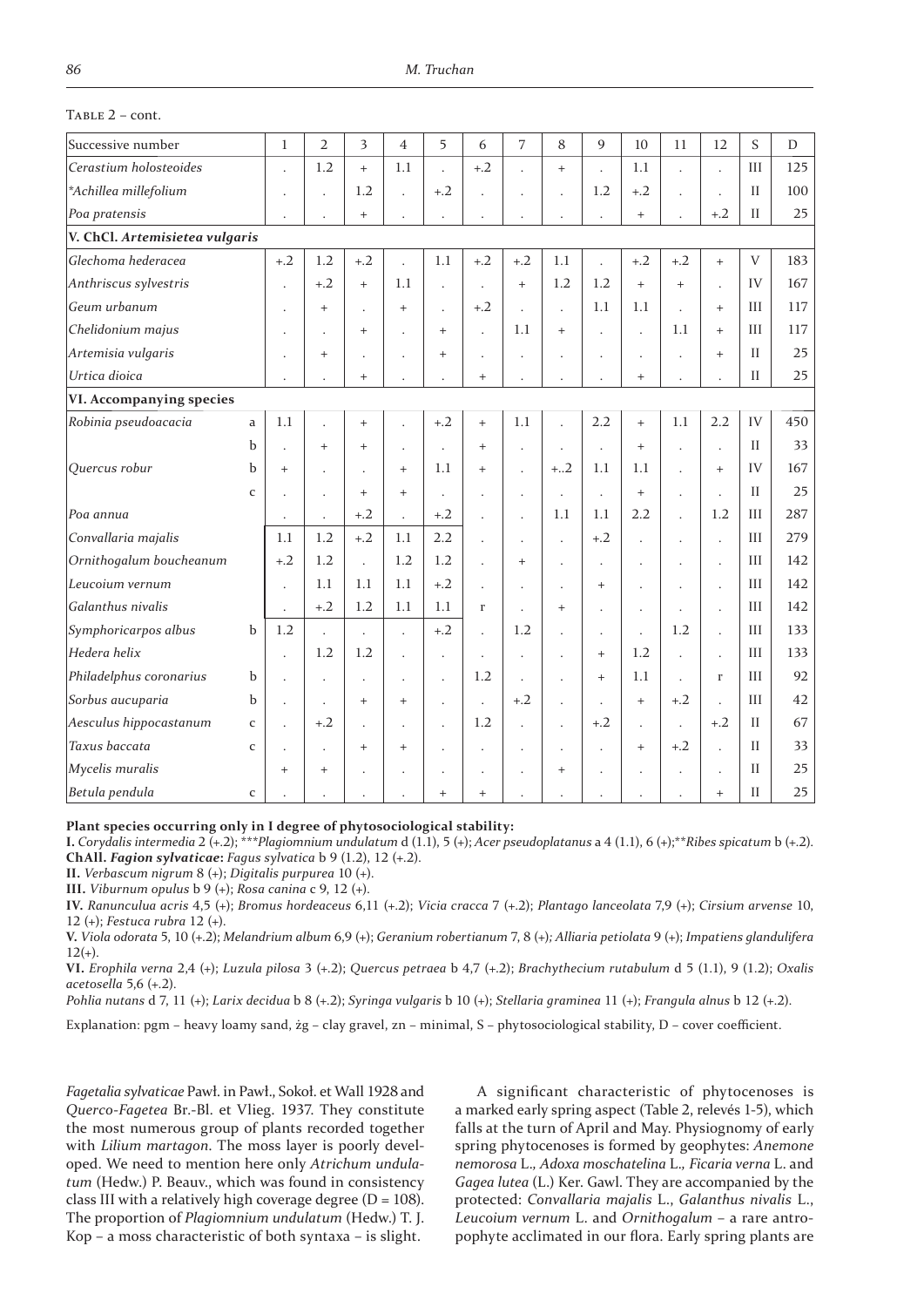rapidly replaced by species of the summer aspect (Table 2, relevés 6-12), among which high consistency was found for: *Aegopodium podagraria* L. (IV), *Poa nemoralis* L. (III) i *Scrophularia nodosa* L. (III). In phytocenoses of this aspect martagon lily is found only facially (Table 2, relevés 7-9). Species of class *Rhamno-Prunetea* Rivas Goday et Garb. 1961 - plants of thermophilic shrub communities – are represented in phytocenoses by five taxa, of which the highest consistency (IV) was found for *Crataegus monogyna* Jacq. Apart from the above mentioned *Sambucus nigra*, synanthropication of analysed phytocenoses of the community with *Lilium martagon* is evidenced by the presence of: *Artemisia vulgaris* L., *Chelidonium majus* L., *Geum urbanum* L. and *Urtica dioica* L. A numerous group (25 species) is composed of accompanying species, of which we need to mention particularly legally protected: *Frangula alnus*  Mill., *Hedera helix* L. and *Taxus baccata* L.

#### *Individual characteristics*

Mean values of individual characteristics of flowering plants from two experimental plots A and B, as well as the entire are covered by lilies at Ciemino together with their characteristics are given in Table 3. Plants reached height of 72 to 125 cm. Mean values of this character indicate that in plot A lilies were slightly taller  $(97.84 \text{ cm})$  than in plot B  $(95.45 \text{ cm})$ . For the entire area the mean value of this trait was 96.29 cm. Modal values for plant height indicate that in plot A slightly lower plants predominated than in plot B. In relation to the entire area on which lilies were found, slightly taller plants than the arithmetic mean predominated. The distribution of height for flowering plants in the population was normal (Fig. 3), which means that the most numerous group was composed of plants with average height. Variation in height among analysed plants in plot A was  $10.51\%$ , while in plot B it was  $12.57\%$ , whereas in relation to the entire area on which lilies were found it



FIG. 3. A frequency diagram for height of flowering plants in the population of *Lilium martagon* in Ciemino

was 11.89%. Height of plants, apart from the length of the biggest leaf had the lowest coefficients of variation among all the analysed traits.

Length of inflorescence measured from the bract assumed the values from 14.6 cm to 41 cm. Mean values of this trait indicate that plants with shorter inflorescences were found less frequently in plot B (26.53 cm) than in plot A (28.03 cm). The mean value of the length of inflorescence calculated for the entire population (27.00 cm) is consistent with the modal value (27.03 cm). Plants with the length of inflorescence of 27.00 cm predominated in the population.

Examined plants had from one to nine flowers on the shoot. Lower mean values of this trait were observed in plot B  $(5.11)$  than in plot A  $(6.16)$ . Calculated modal values for the number of flowers indicate that both for plot A and B, as well as the entire population, the biggest number of specimens were those with inflorescences having six flowers. The number of flowers is the most variable characteristic of all the analysed traits. This is evidenced by the calculated coefficients of variation:

TABLE 3. Individual characteristics of flowering plants of *Lilium martagon* 

|                                                 | Area A (79 individuals) |      |      |                         |           |                             |      |      | Area B (122 individuals) |                                       |           |              |                                        |      |      | Total area (201 individuals)                                                  |      |            |  |  |
|-------------------------------------------------|-------------------------|------|------|-------------------------|-----------|-----------------------------|------|------|--------------------------|---------------------------------------|-----------|--------------|----------------------------------------|------|------|-------------------------------------------------------------------------------|------|------------|--|--|
| Character                                       | min.                    | max. | X    | M                       | <b>SD</b> | $V(\%)$                     | min. | max. | X                        | M                                     | <b>SD</b> | $V(\%)$      | min.                                   | max. | X    | M                                                                             | SD   | $V(\%)$    |  |  |
| Height of<br>shoots (cm)                        |                         |      |      | 72.00 122.0 97.84 89.77 |           |                             |      |      |                          |                                       |           |              |                                        |      |      | 10.28 10.51 73.00 125.0 95.45 97.99 12.00 12.57 72.00 125.0 96.29 97.39 11.45 |      | 11.89      |  |  |
| Length of inflo-<br>rescence from<br>bract (cm) |                         |      |      | 15.00 41.00 28.03 25.99 |           |                             |      |      |                          | 5.79 20.66 14.60 39.00 26.53 28.80    |           |              |                                        |      |      | 5.28 19.90 14.60 41.00 27.00 27.03                                            |      | 5.50 20.37 |  |  |
| Number of<br>flowers                            | 2.00                    | 9.00 | 6.16 | 6.37                    |           | $1.64$ 26.62                | 1.00 | 9.00 | 5.11                     | 5.70                                  |           | 1.71 33.46   | 1.00                                   | 9.0  | 5.49 | 5.63                                                                          | 1.77 | 32.24      |  |  |
| Number of<br>leaves                             | 21.0                    | 36.0 |      | 28.08 28.99             |           | $3.55 \mid 12.64 \mid 18.0$ |      | 34.0 |                          | 26.52 29.12                           |           |              | $4.41 \mid 16.62 \mid 18.00 \mid 36.0$ |      |      | 27.11 28.39                                                                   |      | 4.20 15.49 |  |  |
| Length of the<br>biggest leaf<br>(cm)           |                         |      |      | 10.40 15.80 12.97 12.48 |           |                             |      |      |                          | $1.30 10.02 10.30 15.6$  12.54  12.41 |           | $1.35$ 10.77 |                                        |      |      | 10.30 15.80 12.70 12.51                                                       |      | 1.34 10.55 |  |  |
| Width of the<br>widest leaf (cm)                | 2.80                    | 4.80 | 3.61 | 3.38                    |           | $0.49$ 13.57                | 2.4  | 5.2  | 3.57                     | 3.42                                  |           | $0.63$ 17.64 | 2.40                                   | 5.20 | 3.59 | 3.42                                                                          |      | 0.58 16.16 |  |  |
| Length of bract<br>(cm)                         | 2.30                    | 6.10 | 4.36 | 4.62                    |           | $0.76$ 17.43                | 2.3  | 8.4  | 4.58                     | 4.06                                  |           | $1.06$ 23.14 | 2.30                                   | 8.40 | 4.49 | 4.43                                                                          | 0.97 | 21.60      |  |  |
| Width of bract<br>(cm)                          | 0.50                    | 1.60 | 0.98 | 1.04                    |           | $0.19$   19.39              | 0.50 | 1.80 | 0.94                     | 1.03                                  |           | $0.25$ 26.60 | 0.50                                   | 1.80 | 0.96 | 0.99                                                                          |      | 0.23 23.96 |  |  |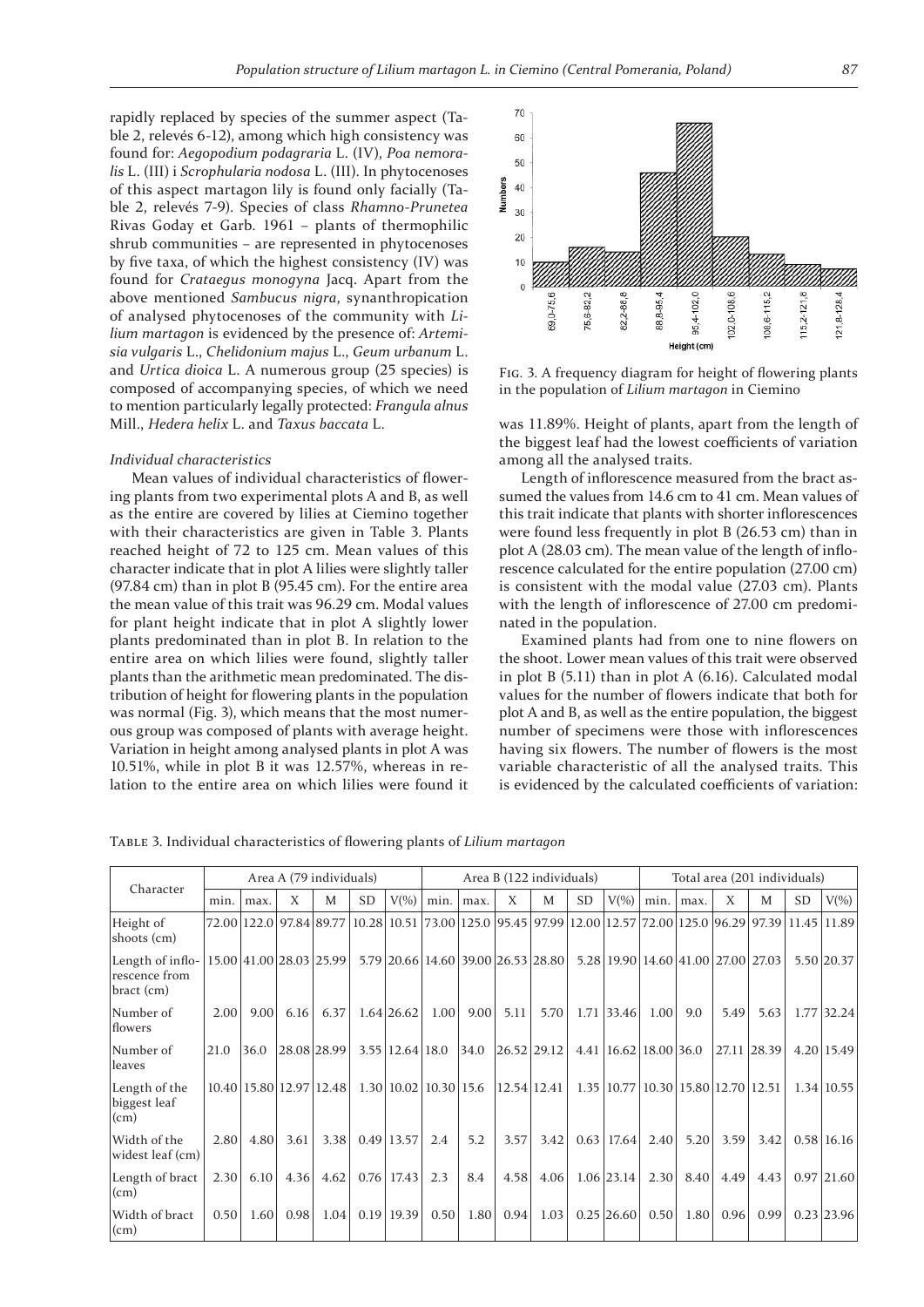26.62% for plot A, 33.46% for plot B and 32.24% for the entire area.

From 18 to 26 leaves were found on shoots. In plot A plants had a mean of 28.8 leaves, in plot B it was 26.52 leaves, while in the entire area it was 27.11, respectively. Modal means for this characteristic are slightly higher than arithmetic means both for plot A and B, as well as the entire area covered by lilies. The coefficient of variation for this trait calculated for all flowering specimens  $(201$  specimens) was  $15.49\%$ .

Length of the biggest leaf takes values from 10.30 to 15.80 cm. The mean value of this characteristic for the entire population was 12.70 cm. The modal value for the length of the biggest leaf calculated for all plants in the generative phase  $(28.39)$  indicates that the biggest number of specimens in the population had slightly longer leaves than the arithmetic mean. Length of the biggest leaf is the least variable trait of all analysed characteristics. Coefficients of variation for this trait are as follows: for plot A (V = 10.02%), for B (V = 10.77%), and the entire area ( $V = 10.55\%$ ).

Width of the biggest leaf takes values from 2.40 to 5.20 cm (mean 3.59). The modal for this trait indicates that the population is dominated by specimens with a slightly smaller width of the biggest leaf than that of the arithmetic mean. Coefficient of variation for this trait was  $V = 16.16\%$ .

Length of the bract ranged from  $2.30$  to  $8.40$  cm (mean 4.49). Calculated modal values indicate that specimens with slightly longer bracti than the arithmetic mean predominated in plot A, while in the entire area dominant specimens had slightly shorter bracti that the value of the arithmetic mean. Width of the bract ranged from 0.50 to 1.80 cm. The mean value of this trait for the population was 0.96 cm. The modal value of the width of the bract was bigger than the arithmetic mean, thus plants with a bigger value of this trait predominate in the population. Calculated coefficients of variation for this trait indicate that next to the number of flowers it is the most variable of the analysed traits.

#### *Group characteristics*

Analysis of group characteristics (Table 4) showed that density of specimens in plot A was 1.86, while in plot B it was 1.41. Stocking density of specimens in relation to the entire area covered by *L. martagon* was 1.58. Mean crowding expressed by the Lloyd coefficient in analysed plots A and B was  $2.60$  and  $2.46$ , respectively, for the entire area overgrown by lilies it was 2.52 and it was higher than mean density.

Based on the prepared cartographic documentation (Figs 4, 5) and calculated values of dispersion coefficient (Table 4) it was found that in the analysed plots the cluster type of specimen distribution is observed (dispersion coefficient > 1).

The age structure is presented in Table 5 and in Figure 6, in the form of age spectra illustrating the proportions of individual development phases in examined plots. In plots A and B the lowest proportion of juvenile specimens was found, amounting to 7.46% and 4.44%,



FIG. 4. Spatial and age structure of *Lilium martagon speci*mens in plot A

|  | TABLE 4. Values of phenotypic traits of Lilium martagon on experimental plots A and B |  |
|--|---------------------------------------------------------------------------------------|--|
|  |                                                                                       |  |

| Plot  | Area              |      | Density of plants per $1 \text{ m}^2$ |      | Dispersion  | Mean     | <b>Numbers</b> |
|-------|-------------------|------|---------------------------------------|------|-------------|----------|----------------|
|       | (m <sup>2</sup> ) | min. | max.                                  | mean | coefficient | crowding |                |
| A     | 108               |      |                                       | 1.86 | 1.78        | 2.60     | 201            |
| B     | 176               |      |                                       | 1.41 | 2.06        | 2.46     | 249            |
| Total | 284               |      |                                       | 1.58 | 2.05        | 2.52     | 450            |

TABLE Ϳ. Age structure of the *Lilium martagon* population

| Experimental plot | Age spectra |               |        |          |          |       |            |       |  |  |  |  |
|-------------------|-------------|---------------|--------|----------|----------|-------|------------|-------|--|--|--|--|
|                   | juvenile    |               |        | immature | virginal |       | generative |       |  |  |  |  |
|                   | number      | $\frac{0}{0}$ | number | $\%$     | number   | $\%$  | number     | $\%$  |  |  |  |  |
| A                 | 15          | 7.46          | 50     | 24.88    | 57       | 28.36 | 79         | 39.90 |  |  |  |  |
| B                 | 11          | 4.44          | 71     | 28.63    | 44       | 17.74 | 122        | 49.19 |  |  |  |  |
| Total             | 26          | 5.79          | 121    | 26.95    | 101      | 22.49 | 201        | 44.77 |  |  |  |  |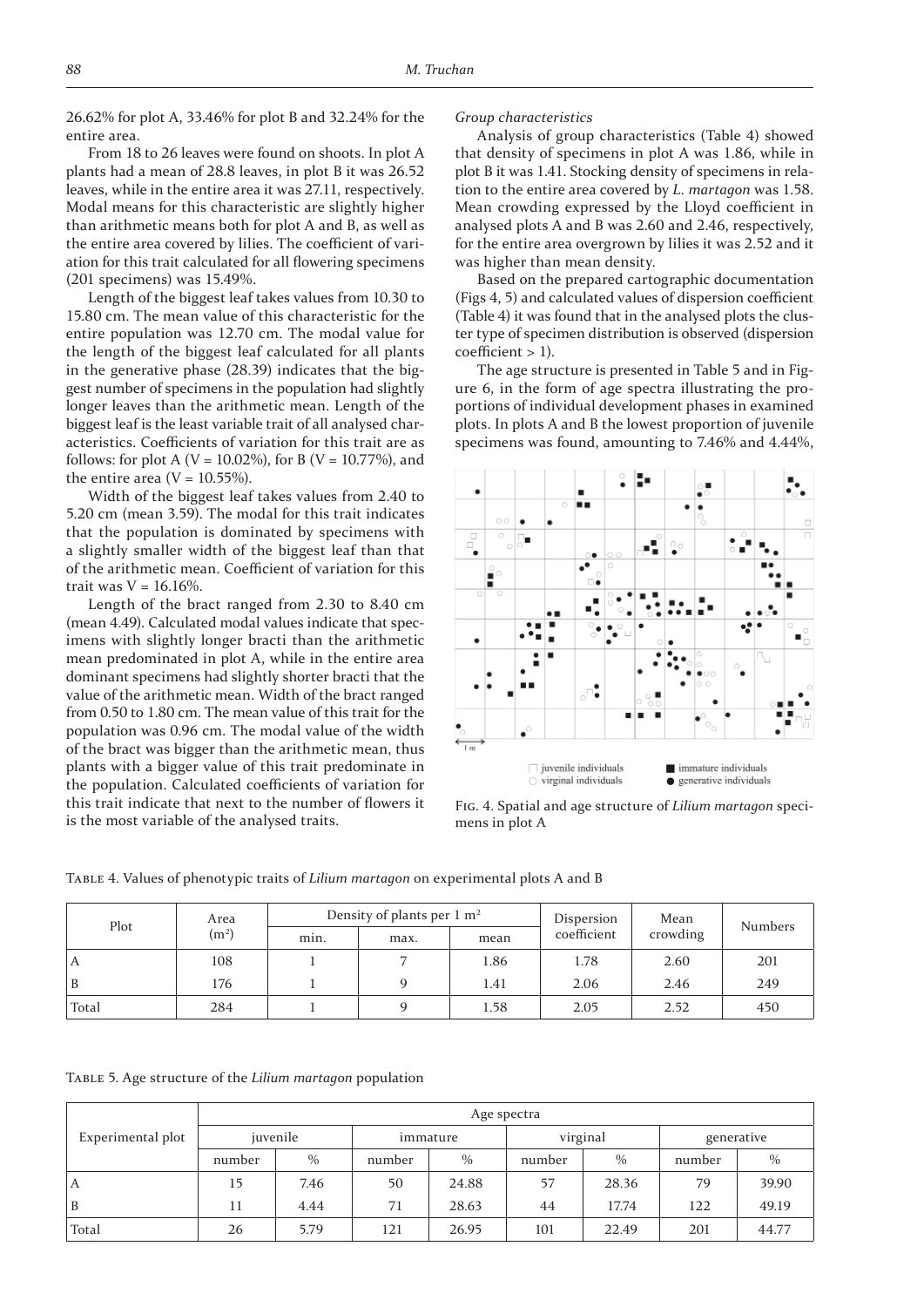

FIG. 5. Spatial and age structure of *Lilium martagon* specimens in plot B



FIG. 6. Age spectra for plots A and B and for the entire population – C;  $1$  – juvenile phase,  $2$  – immature phase,  $3$  – virginal phase,  $4$  – generative phase

respectively. In the entire population (449 specimens) the juvenile phase accounts for 5.79%. The highest proportion in the population is recorded for generative specimens, constituting 39.8% in plot A and in plot B – 49.19%. The proportion of generative specimens in the entire population was 44.77%.

## DISCUSSION

In the Pomerania region we may find *L. martagon* particularly in the former manor parks and in cemeteries. However, usually these localities comprise from several, around a dozen to several dozen specimens. The population size very rarely amounts to approx. 1000 specimens, as it was the case in the former park in Motłowo (SOBISZ and TRUCHAN 2006). A peculiar incidence was the size of the population of this species discovered in 2007 in Łasin Koszaliński (TRUCHAN and SOBISZ 2009), where in the years 2007-2009 there were 3042, 1827 and 1251 generative specimens.

Martagon lily is considered to be a species characteristic of meso- and eutrophic broad-leaved forests of order *Fagetalia sylvaticae* (MEDWECKA-KORNAŚ et AL. 1977, MATUSZKIEWICZ 2001). The structure of phytocenoses with *L. martagon* in Ciemino is not typical of the above mentioned community. This is confirmed by a lack of many species characteristic of the natural incidence of martagon lily and a relatively high proportion of synanthropic taxa, which was obviously caused by the anthropogenic character of this locality.

Soil analyses for Ciemino showed that it had a strongly acid reaction. According to KUCZYŃSKA et AL. (1985) and BEDNORZ (1999) such soil pH has a negative effect on growth, foliage and flowering of *L. martagon*, or even - as it was reported by PINDEL  $(2002)$  – it may cause a complete destruction of populations of martagon lily. Investigations conducted by JAŃCZYK-WĘGLARSKA and WĘGLARSKI (1992) in the Wielkopolski National Park, KOLON and KRAWCZYK (1996) in Grudno near Bolków in Lower Silesia, TRUCHAN and SOBISZ (2009) in Western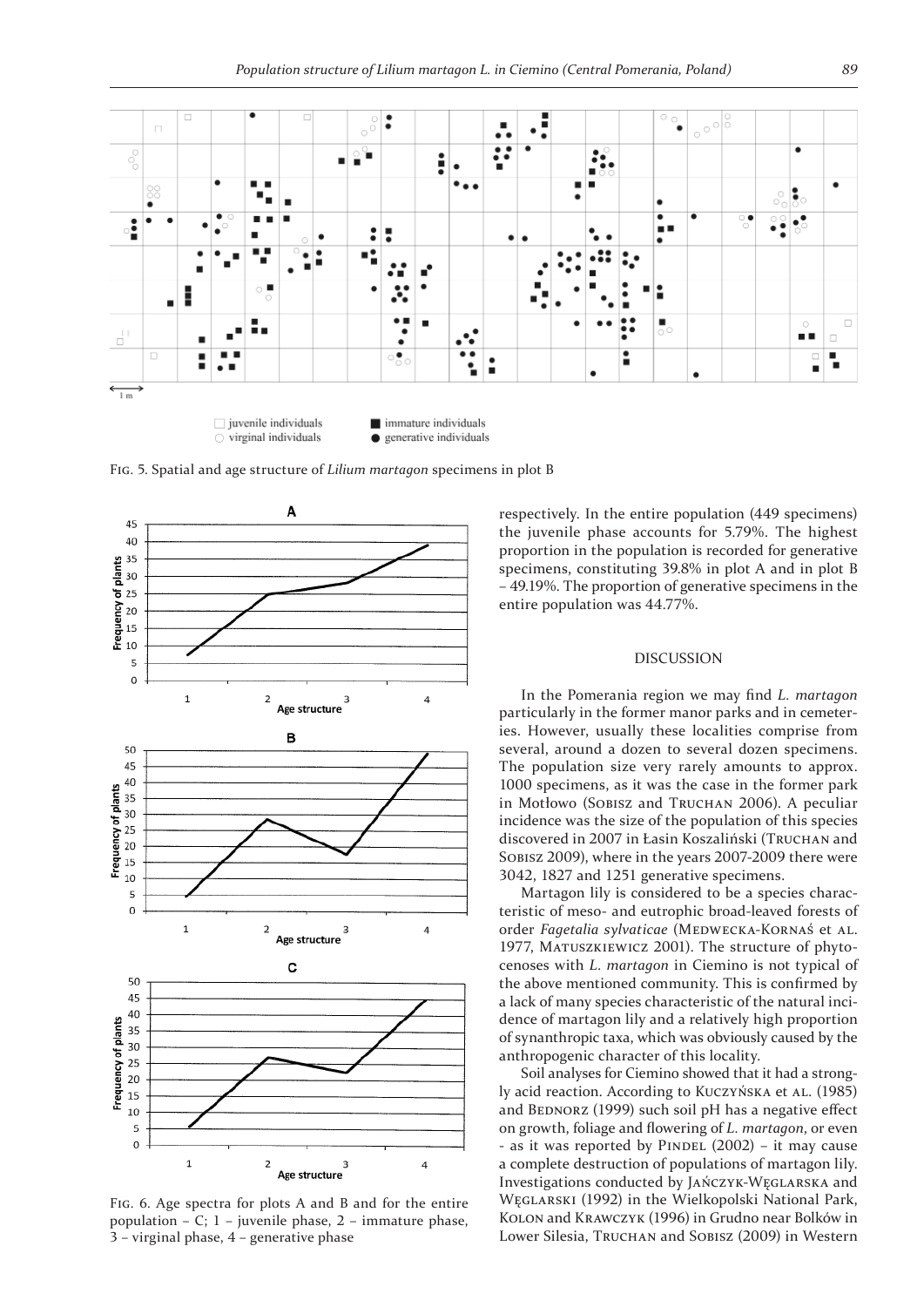Pomerania practically contradict a dependence between acid pH of soil and its negative effect on the development of *L. martagon*. In the Wielkopolski National Park martagon lily showed optimum occurrence on very strongly and strongly acid soils, while biometrically analysed specimens from Grudno had the highest values of individual traits in case of a habitat, which soil reaction was strongly acid. In Łasin Koszaliński at acid soil pH the population of martagon lily was of impressive size and dimensions.

Shoots of lilies at the Ciemino locality were considerably much taller than those reported by MEDWECKA- -KORNAŚ (1949). The tallest of the measured specimens (Table 3) exceeded heights given by RACIBORSKI (1919), while they were lower than those recorded by MAT-THEWS (1980), SZAFER et AL. (1988), PIĘKOŚ-MIRKOWA and MIREK (2003) and RUTKOWSKI (2004).

Mean values for all analysed traits of *L. martagon* from Ciemino are higher than those given by KOLON and KRAWCZYK (1996) from Lower Silesia. Mean height of flowering plants in Ciemino is higher than lilies described by KUCZYŃSKA et AL. (1985) from Lower Silesia, BEDNORZ (1999) from the Bieniszew Forest District, PIN-DEL (2002) from the Central Beskid Mts, MICINIAK and ZĄTEK (1999) from the Wielkopolski National Park. The mean number of leaves on shoots of lilies in Ciemino is higher than the value of this trait given by KUCZYŃSKA et AL. (1985), PINDEL (2002) or BEDNORZ (1999). The mean value for the length of the biggest leaf and the width of the biggest leaf in the investigated population was bigger than the value of this trait for most populations in Lower Silesia (KUCZYŃSKA et AL. (1985), as well as those reported from Bieniszewo by BEDNORZ (1999). The mean number of flowers on shoots in Ciemino is bigger than in most populations described by KUCZYŃ-SKA et AL. (1985) as well as PINDEL (2002), MICINIAK and  $ZATEK$  (1999) and BEDNORZ (1999).

The population of *L. martagon* in Ciemino comprises a total of 451 specimens, and as such it is a locality of a high population size. Starting from 2005 (SOBISZ and TRUCHAN 2006) the number of specimens in the Ciemino population was reduced by over 40%. It is difficult to determine precisely the causes of such a situation. Optimal conditions for the development of *L. martagon* are found in lighted positions (KUCZYŃSKA et AL. 1985, PINDEL 2002), while in Ciemino it grows in considerable shade and it is overgrown by an abundantly developing undergrowth of Norway maple, which is becoming bigger and bigger with every passing year. The park itself is open and accessible for visitors, thus lily bulbs could have been dug out and used for plantings for ornamental purposes. However, this species was not observed in home gardens of Ciemino residents, although this may not be stated beyond any doubt. Traces of feeding by scarlet lily beetle (*Lilioceris lilii*) were observed on lily leaves; however, they were scarce and they may hardly be considered a direct cause for such a dramatic reduction of the number of specimens within the last four years. The age structure could have potentially contributed to the drop in the population size of *L. martagon* in Ciemino. Although in 2005 only the size of the population was determined, and not its age structure, but studies conducted in 2009 might to a certain

degree explain the probable cause for the reduction of the population size.

The population of *L. martagon* in Ciemino is formed by specimens in four development phases: juvenile, immature, virginal and generative. The low frequency of juvenile plants needs to be mentioned here, as it accounts for only 5.79% population, at the particularly high frequency of flowering plants. Such proportions of the age structure may lead to a reduction of the population size and its decrease might result from this factor. This condition of the population may be temporary and age relations may be fluctuations related with the changes in weather conditions in previous years. As it was shown by observations from Łasin Koszaliński in the years 2007-2009 reported by TRUCHAN and SOBISZ (2009), temperature and precipitation in the period of intensive growth (from April to June) had a considerable effect on the size of that population of *L. martagon* in the successive years of observations.

#### CONCLUSION

1. Martagon lily in Ciemino is found on mineral soil, with good resources of nitrogen and phosphorus and with acid reaction (from  $pH = 3.85$  to  $pH = 4.74$ ). It seems that the acid pH of the substrate does not have an effect on growth, foliage and flowering of *L. martagon*, as it has been suggested in their studies by some authors.

2. The anthropogenic locality of *L. martagon* in Ciemino in terms of the number of specimens is one of the biggest in the Pomerania region, it is characterised by the cluster spatial distribution, low density and a high proportion of flowering plants in the population  $(44.77\%).$ 

ͽ. Specimens of *L. martagon* in the generative phase are characterised by a considerably bigger height, number of leaves and flowers on shoots than the values of these traits from natural habitats, reported by many authors.

4. Despite the observed big reduction in the number of specimens (over 40%) in 2009 in relation to 2005 the population does not seem to be threatened in the nearest future.

#### REFERENCES

- ATLAS rozmieszczenia roślin naczyniowych w Polsce. (2001). Eds A. Zając, M. Zając. Pracownia Chorologii Komputerowej Instytutu Botaniki UJ, Kraków.
- BEDNAREK R., DZIADOWIEC H., POKOJSKA U., PRUSIN-KIEWICZ Z. (2005): Badania ekologiczno-gleboznawcze. PWN, Warszawa.
- BEDNORZ L. (1999): Charakterystyka ekologiczna populacji lilii złotogłów (*Lilium martagon* L.) w Leśnictwie Bieniszew koło Konina. Rocz. AR Pozn. 316, Bot. 2: 19-27.
- COLLIER B.D., COX G.W., JOHANSON A.W., MILLER P.C. (1978): Ekologia dynamiczna. PWRiL, Warszawa.
- HAEUPLER H., MUER T. (2007): Bildatlas der Farn- und Blütenpflanzen Deustchlands. Ulmer KG, Stuttgart.